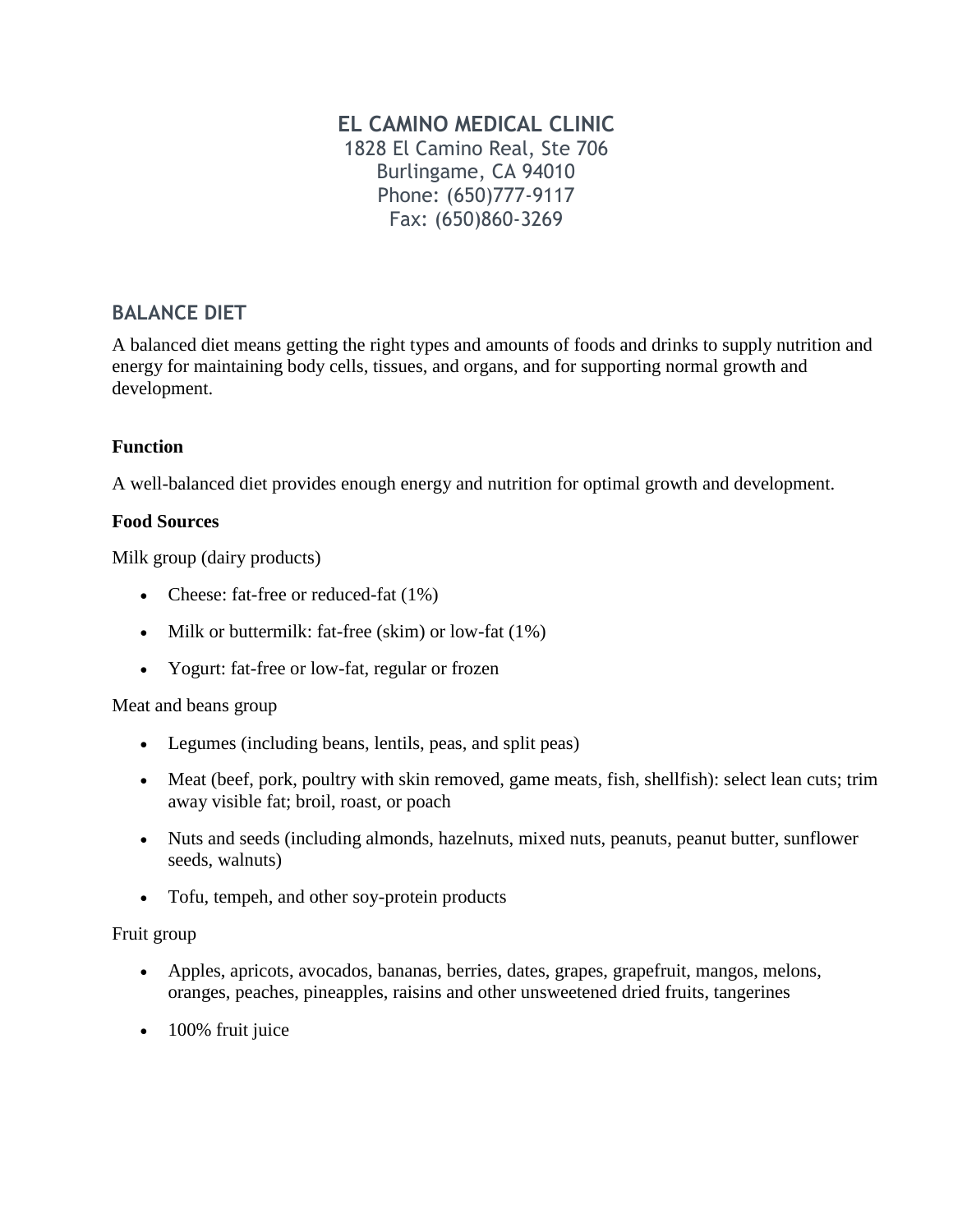# *Courtesy of El Camino Medical Clinic, 1828 El Camino Real, Ste 706, Burlingame, CA 94010*

Vegetable group

- Broccoli, cauliflower, carrots, collard and other greens, cucumbers, green beans, kale, lettuces, potatoes, radishes, spinach, squash, sweet potatoes, tomatoes
- 100% vegetable juice

Grain group (breads and cereals)

- Enriched, whole-grain breads, rolls, English muffins, bagels, cereals (hot and cold), and pasta
- Grits
- Rice

## Oil

- Light or low-fat salad dressing
- Low-fat mayonnaise
- Vegetable oil

## **Side Effects**

An unbalanced diet can cause problems with maintenance of:

- Body tissues
- Brain and nervous system function
- Growth and development

It can also cause problems with bone and [muscle](http://www.nlm.nih.gov/medlineplus/ency/article/003193.htm) systems.

## **Recommendations**

The term "balanced" simply means that a diet meets your nutritional needs while not providing too much of any nutrients. To achieve a balanced diet, you must eat a variety of foods from each of the food groups. You will need to know:

- How many calories you should consume every day
- What size portions you should eat. Too much of a healthy food may no longer be healthy
- Which are the healthy choices from each food group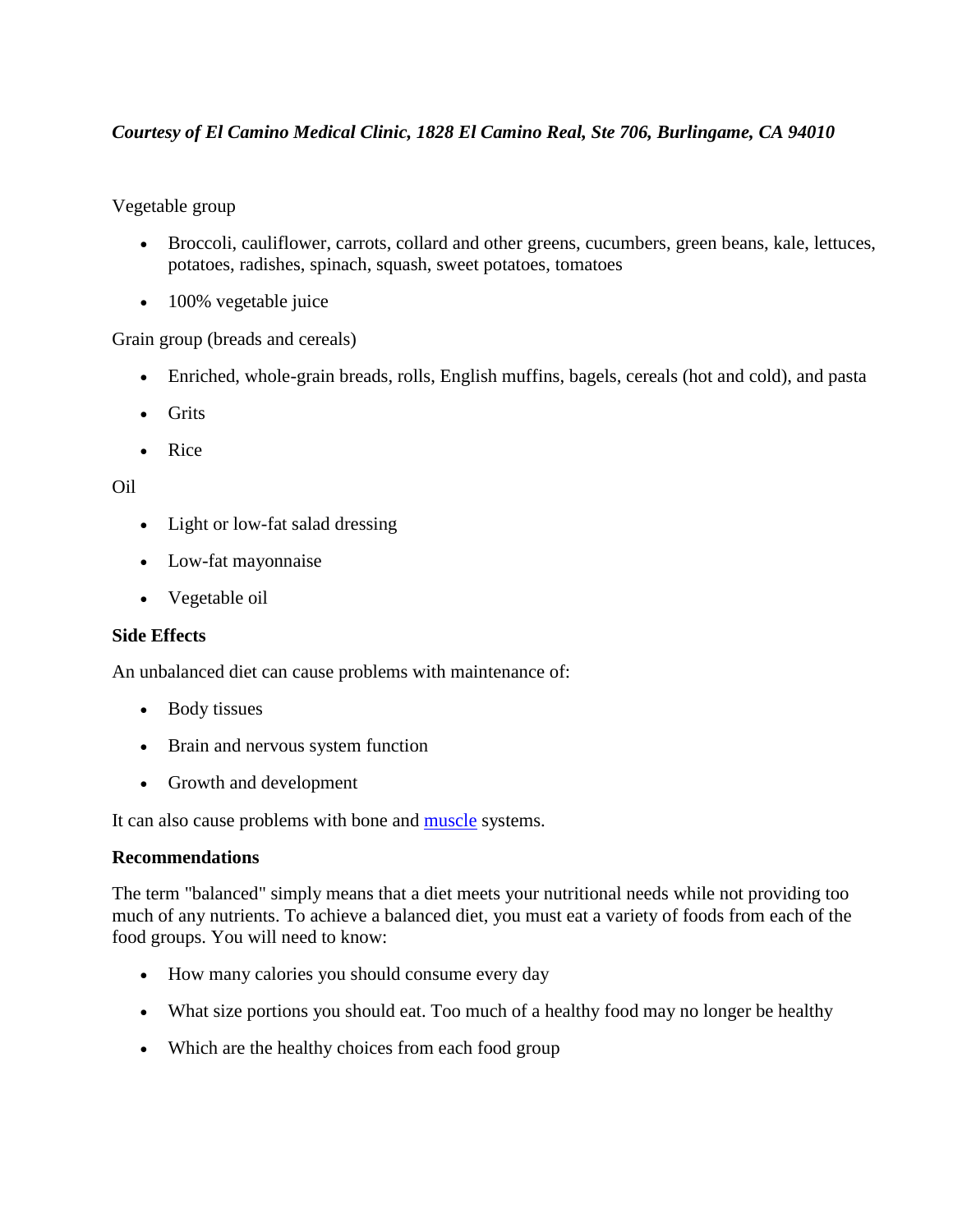# *Courtesy of El Camino Medical Clinic, 1828 El Camino Real, Ste 706, Burlingame, CA 94010*

There are several guidelines available to help you plan your balanced diet. They include:

- The [Food Guide Pyramid](http://www.nlm.nih.gov/medlineplus/ency/article/002093.htm)
- The U.S. Dietary Guidelines (RDA guidelines)

*Courtesy of El Camino Medical Clinic, 1828 El Camino Real, Ste 706, Burlingame, CA 94010*

## General Guidelines

- Do not skip breakfast
- Eat at least three meals each day
- Eat foods from each of the food groups at every meal

The most important step to eating a balanced diet is to educate yourself about what your body needs, and to read the nutrition label and ingredients of all the food you eat.

New dietary guidelines from the U.S. Departments of Health and Human Services (HHS) and Agriculture (USDA) recommend fewer calories and smarter food choices. Some of the key recommendations:

- Follow a balanced diet that is low in saturated and trans fats, cholesterol, added sugars, salt, and alcohol, such as the Dietary Approaches to Stop Hypertension (DASH) Eating Plan.
- Balance your calorie intake with exercise. Slowly decrease the amount of calories you take in while increasing exercise to prevent gradual weight gain over time. Exercise regularly and reduce activities in which you sit (such as watching TV).
- Eat 2 cups (4 servings) of fruit and  $2 \frac{1}{2}$  cups of vegetables (5 servings) per day for an average 2,000-calorie per day diet.
- Eat 3 ounces or more of whole-grain products per day.
- Consume 3 cups per day of fat-free or low-fat milk or milk products.
- Get fewer than 10% of calories from saturated fatty acids.
- Avoid trans fatty acids, which are unhealthy fats. They are found in fried foods, commercial baked goods such as donuts, cookies, and crackers, in processed foods, and in margarines.
- Limit cholesterol intake to less than 300 mg/day.